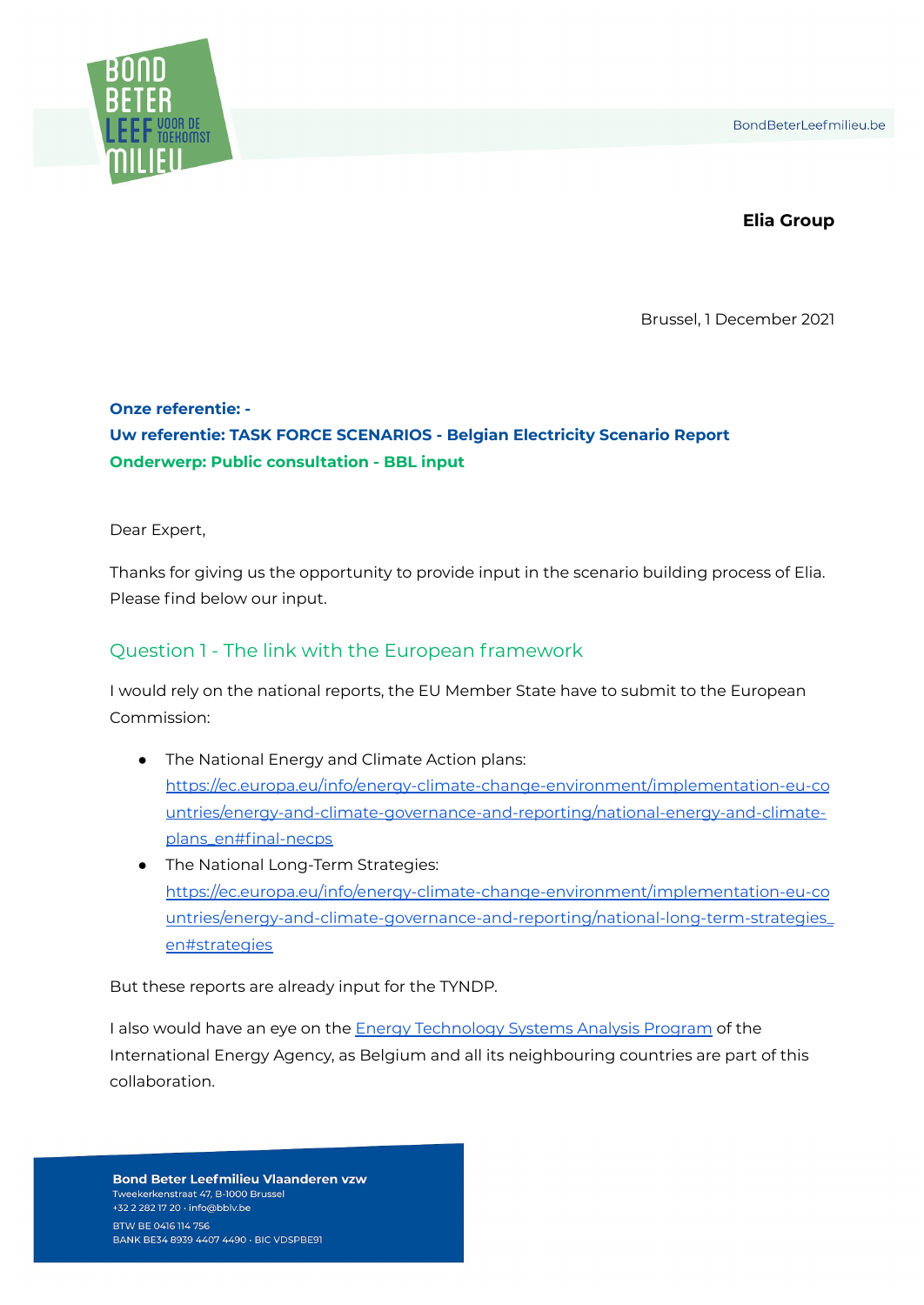Concerning the deep decarbonisation of the industry, I can recommend the proceedings of the Industrial Efficiency [conference](https://www.eceee.org/library/conference_proceedings/eceee_Industrial_Summer_Study/) - especially its dedicated panel (link to this [panel](https://www.eceee.org/library/conference_proceedings/eceee_Industrial_Summer_Study/2020/6-deep-decarbonisation-of-industry/) of the 2020 [edition](https://www.eceee.org/library/conference_proceedings/eceee_Industrial_Summer_Study/2020/6-deep-decarbonisation-of-industry/)). (Access to the papers of the 2020 edition might be limited - the previous editions should be open for everyone).

There are also interesting contributions in the Summer Studies on Energy [Efficiency](https://www.eceee.org/library/conference_proceedings/eceee_Summer_Studies/) of the [eceee,](https://www.eceee.org/library/conference_proceedings/eceee_Summer_Studies/) especially on buildings, transport, ICT and behaviour. Yet, it might be more challenging to find relevant contributions in the many papers presented.

I finally would recommend seeking collaboration with the [European](https://www.eera-set.eu/) Energy Reseach Alliance - more in particular the Joint Programme Energy Systems [Integration](https://www.eera-set.eu/component/projects/projects.html?id=45). This would foster knowledge exchange between in-house experts and academics who could examine particular aspects more into depth.

# Question 2 - Proposed storylines

I find the proposed set of scenarios interesting. Yet, I wonder whether they grasp the full variety of potential trends of our energy system.

I observe a significant interdependence between the four axes: the level of energy imports of the EU, the level of flexibility of the electricity demand and the degree of decentralisation of the electricity generation all are directly proportional while all three are inversely proportional to the level of electrification.

I also miss the level of sector integration as a determining parameter. I find the proposed too electricity focused, while the way we organise the heating sector has significant implications on how we can / should organise the electricity sector.

Hence, I'd like to propose a different set of scenarios, based on two major trends (of which I hope that they are sufficiently independent):

- **The level of electrification**: this is one of the major choices our society has to make in organising the electricity system - Elia's vision 2050 provides very valuable insights in that respect
- **The level of (de)centralising components of the energy system:** the more decentralised, the more end-consumer focused the energy system will be, both for producing energy and offering flexibility - the less decentralised, the more large scale / capacity energy systems focused the energy system will be.

From the combination of both, four scenarios can be developed. Below, a narrative for each of these is proposed.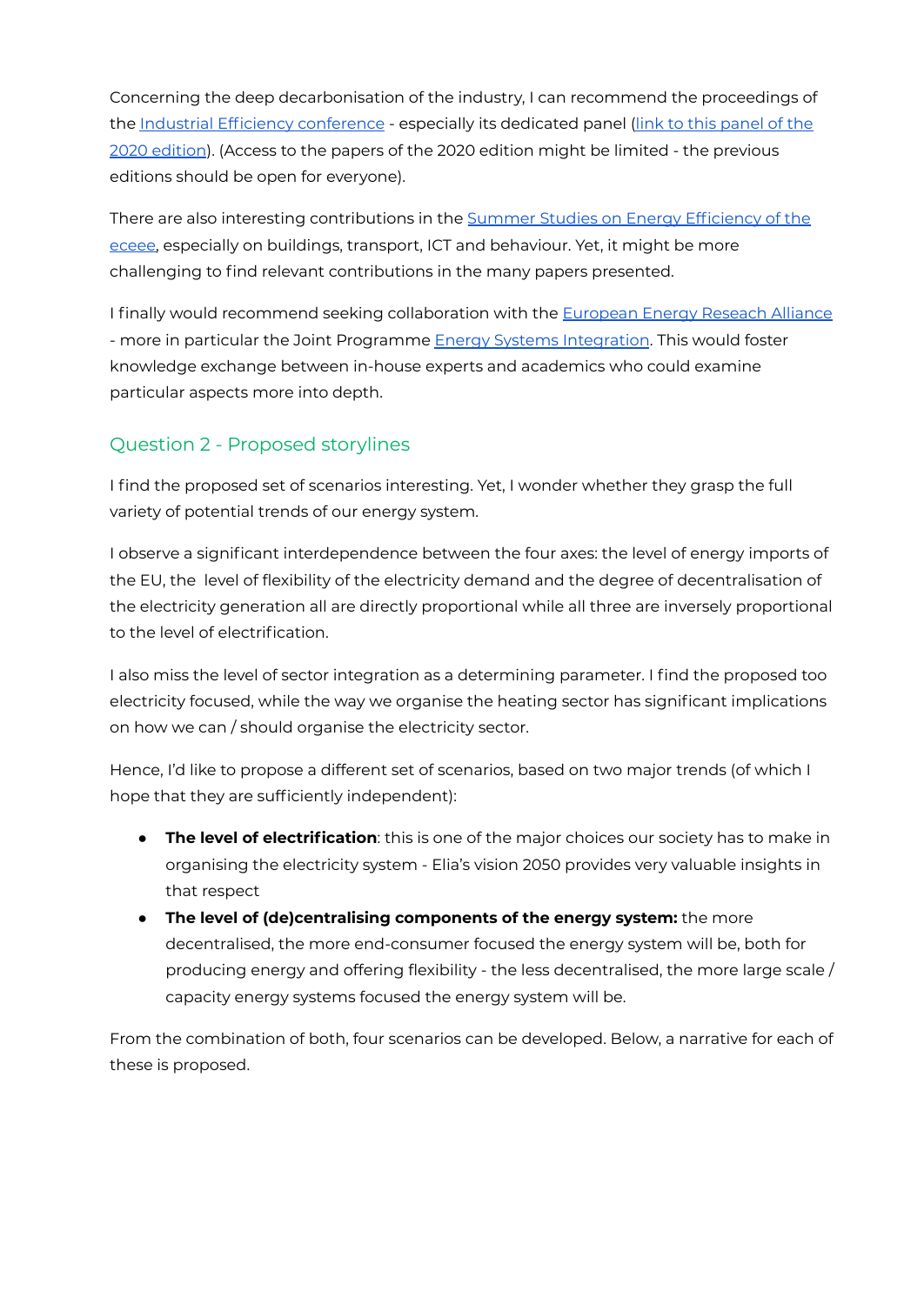|                                        | Low level of electrification                                                                                                                                                                                                                                                                                                                                                                                                                                                                                                                                                                                                                                                                                                                                                                                                                                                                                                                                                                                                                                                                                                                                                                             | <b>High level of electrification</b>                                                                                                                                                                                                                                                                                                                                                                                                                                                                                                                                                                                                                                                                                                                                                                                                                                                                                                                                                                                                                                                                                                                      |
|----------------------------------------|----------------------------------------------------------------------------------------------------------------------------------------------------------------------------------------------------------------------------------------------------------------------------------------------------------------------------------------------------------------------------------------------------------------------------------------------------------------------------------------------------------------------------------------------------------------------------------------------------------------------------------------------------------------------------------------------------------------------------------------------------------------------------------------------------------------------------------------------------------------------------------------------------------------------------------------------------------------------------------------------------------------------------------------------------------------------------------------------------------------------------------------------------------------------------------------------------------|-----------------------------------------------------------------------------------------------------------------------------------------------------------------------------------------------------------------------------------------------------------------------------------------------------------------------------------------------------------------------------------------------------------------------------------------------------------------------------------------------------------------------------------------------------------------------------------------------------------------------------------------------------------------------------------------------------------------------------------------------------------------------------------------------------------------------------------------------------------------------------------------------------------------------------------------------------------------------------------------------------------------------------------------------------------------------------------------------------------------------------------------------------------|
| <b>Centralised</b><br>energy<br>system | The electricity grids are characterised by a<br>high degree of interconnection, allowing<br>an easy flow of electrons in Europe.<br>Aside from power grids, the natural gas<br>system remains a <b>backbone</b> for supplying<br>Europe with green molecules.<br>Large capacity renewable electricity<br>installations have a significant share in the<br>renewable electricity production, such as<br>offshore wind farms.<br>Flexibility is offered by (electric) storage,<br>demand response and a limited number of<br>dispatchable thermal power plants of<br>large capacity, supplied by green<br>molecules They only provide electricity, no<br>heat.<br>A large share of the natural gas grids is<br>repurposed to green molecules. A large<br>share of the <b>heating</b> in the densely<br>populated areas is still gas-based.<br>Locally, some district heating grids are<br>deployed.<br>Heat pumps are the main source of heat in<br>less densely populated areas.                                                                                                                                                                                                                          | The electricity grids are characterised by a<br>very high degree of interconnection,<br>allowing an easy flow of electrons in<br>Europe.<br>Natural gas grids are limited to supply<br>hard to electrify sectors with green<br>molecules only.<br>Large capacity renewable electricity<br>installations have a significant share in the<br>renewable electricity production, such as<br>offshore wind farms.<br>Flexibility is offered by (electric) storage,<br>demand response and multiple<br>dispatchable thermal power plants of<br>moderate capacity, many of which are<br>configured as cogeneration units, They are<br>fed with biogas to the extent possible, the<br>use of hydrogen (or derivatives) is limited.<br>They feed heat in district heating grids,<br>which have a lion's share in densely<br>populated areas, replacing gas grids. Their<br>main source of heat is waste heat from the<br>industry and waste incinerators, (deep)<br>geothermal sources, and large capacity<br>heat pumps. Additional flexibility is<br>provided by heat storage.<br>Heat pumps are the main source of heat in<br>the less densely populated areas. |
| Decentral-<br>ised energy<br>system    | The level of interconnection of the<br>electricity grids has increased moderately<br>compared to the current level.<br>Aside from power grids, the natural gas<br>system remains a <b>backbone</b> for supplying<br>Europe with green molecules.<br>Decentralised renewable electricity<br>installations, such as roof-top PV and wind<br>onshore provide the bulk of the renewable<br>electricity supply.<br>Flexibility is offered by (electric) storage<br>and demand response. In addition, a<br>limited number of dispatchable thermal<br>power plants of large capacity, supplied by<br>green molecules provide the additional<br>flexibility.<br>The end-consumer is actively involved in<br>energy production, including wind<br>offshore, and flexibility via energy<br>communities.<br>Many local natural grids are replaced by<br>small district heating grids, The majority<br>of these district heating grids are owned by<br>local cooperatives. Small capacity green<br>gas fuelled cogeneration units provide<br>heat to these grids, aside from locally<br>available renewable heat sources.<br>In parts with a limited renewable heat<br>potential, heating is still (green) gas based | The electricity grids are characterised by a<br>high degree of interconnection, allowing<br>an easy flow of electrons in Europe.<br>Natural gas grids are limited to supply<br>hard to electrify sectors with green<br>molecules only.<br>Decentralised renewable electricity<br>installations, such as roof-top PV and wind<br>onshore provide the bulk of the renewable<br>electricity supply.<br>Flexibility is predominately offered by<br>(electric) storage and demand response.<br>The end-consumer is actively involved in<br>energy production, including wind<br>offshore, and flexibility via energy<br>communities.<br>Where there is a high potential of (deep)<br>geothermal energy, (locally sourced)<br>biomass and biogas, many small district<br>heating grids have replaced natural gas<br>grids, The majority of these district heating<br>grids are owned by local cooperatives.                                                                                                                                                                                                                                                     |
|                                        | via repurposed gas grids.<br>Heat pumps are the main source of heat in<br>less densely populated areas.                                                                                                                                                                                                                                                                                                                                                                                                                                                                                                                                                                                                                                                                                                                                                                                                                                                                                                                                                                                                                                                                                                  | Heat pumps are the main source of heat in<br>the other areas.                                                                                                                                                                                                                                                                                                                                                                                                                                                                                                                                                                                                                                                                                                                                                                                                                                                                                                                                                                                                                                                                                             |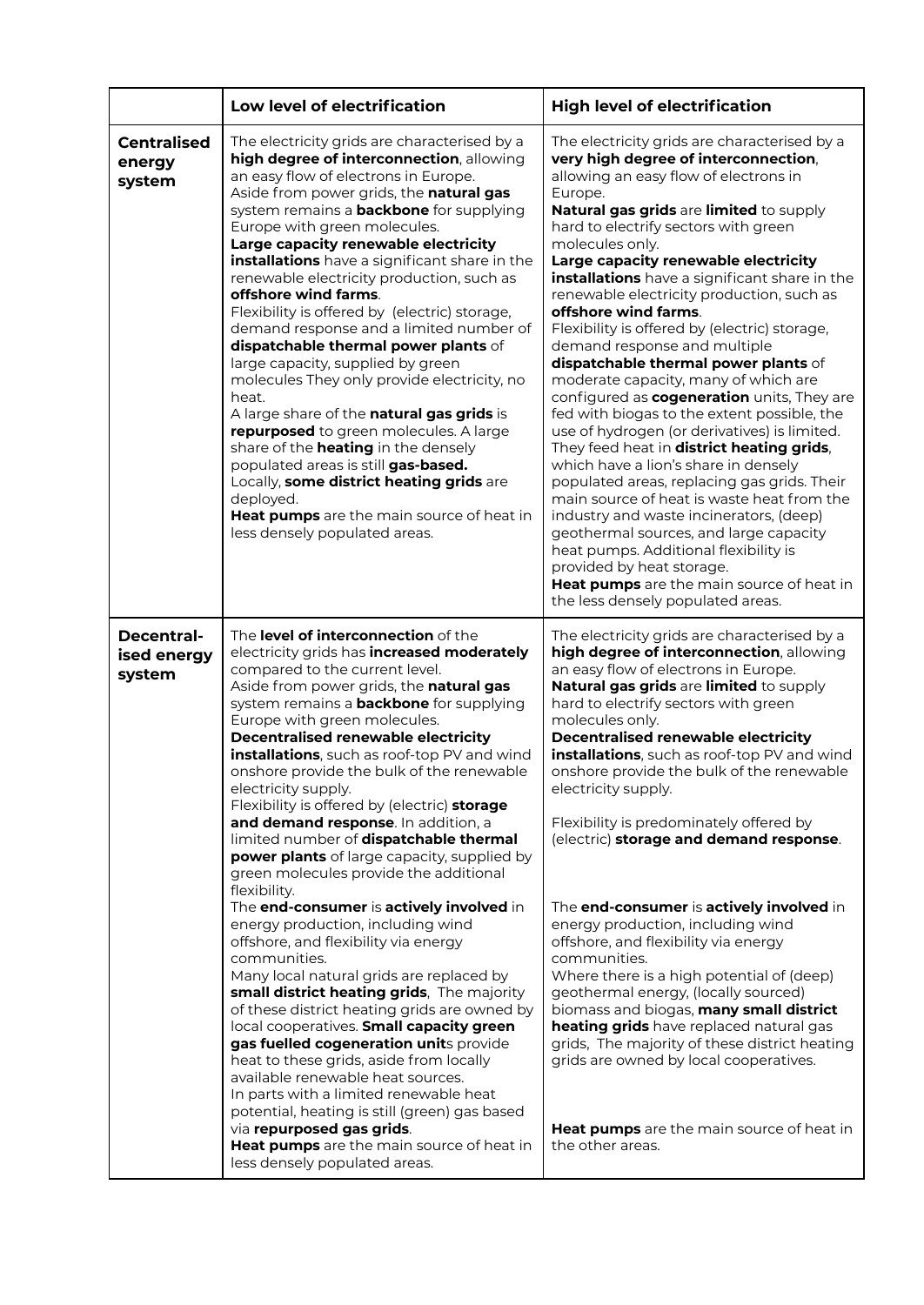Based on this narrative, one can see following similarities between the scenarios, you have defined, and those, I propose:

|                                        | Low level of electrification       | <b>High level of electrification</b> |
|----------------------------------------|------------------------------------|--------------------------------------|
| <b>Centralised</b><br>energy<br>system | Global import<br>$\bullet$         | ~ Large scale RES<br>$\bullet$       |
| Decentral-<br>ised energy<br>system    | (no analogue defined)<br>$\bullet$ | e-Prosumers<br>$Flex +$<br>$\bullet$ |

Only for the scenario with a low level of electrification and based on a high level of decentralisation, no analogue was defined by Elia. Hence, I recommend adding such a scenario to the narratives.

As a source of information, I recommend relying on the Comprehensive Assessments on Heating and Cooling, which EU Member States have to submit to the European Commission by the end of 2020, in line with Art. 14 of the Energy Efficiency Directive; see: [https://ec.europa.eu/energy/topics/energy-efficiency/heating-and-cooling\\_en#comprehensive](https://ec.europa.eu/energy/topics/energy-efficiency/heating-and-cooling_en#comprehensive-assessments) [-assessments.](https://ec.europa.eu/energy/topics/energy-efficiency/heating-and-cooling_en#comprehensive-assessments)

In future, these assessments will make part of the National Energy and Climate Action plans, as stipulated in the recast Energy Efficiency and Renewable Energy Directives.

The development of the scenarios, as proposed above, might require the involvement of Fluxys and the distribution grid operators. It might be challenging to achieve a consensus with these stakeholders, but it would increase the broad acceptance and relevance of the proposed scenarios.

### Question 3 - Storylines to scenarios

I propose alternative scenarios to what you propose. Each of the scenarios, I propose, stands on its own merits and needs its proper development.

The way heat is provided to the end-consumers is one of the main differentiators between the scenarios, which I proposed. The development of the scenarios would also partially need to start from there.

### Question 4 and 5 - Photovoltaic - Onshore and Offshore Wind

I consider the range provided by these trajectories as reasonable.

I'd prefer to see a higher maximum. I'd increase the potential of wind onshore to 16 GW, 80% of its theoretical potential. I'd increase the potential of solar PV to 60 GW, 60% of its theoretical potential. It does not make much sense increasing the maximum potential of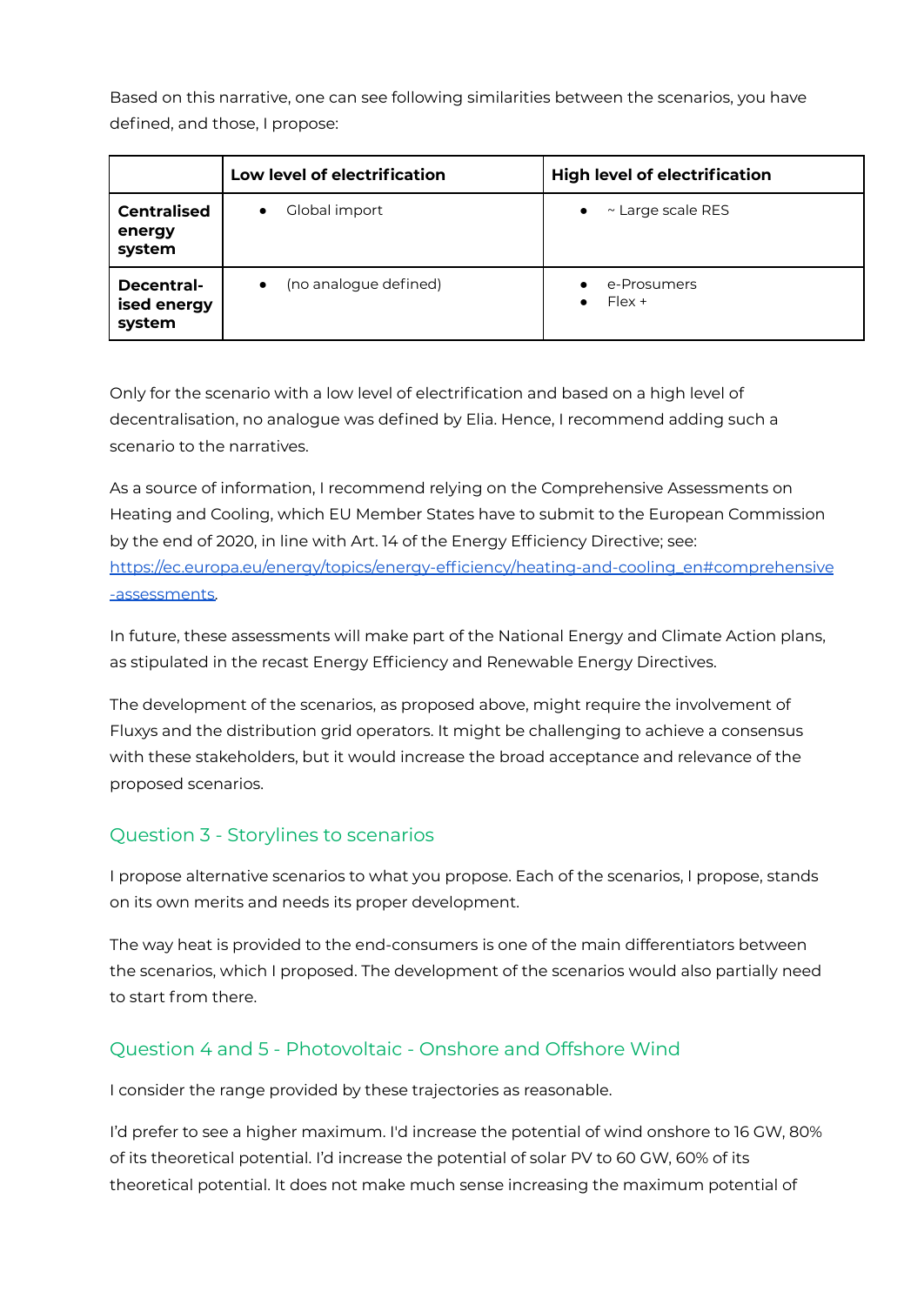solar PV to 80% of its theoretical potential, in my point of view, as an appropriate equilibrium between solar and wind production should be maintained.

# Question 6 - Underlying assumptions of electricity demand

The proposed drivers can be linked to the differentiators I propose as basis for the scenarios:

- One can expect a lower behavioural change when the focus is on centralised energy systems; vice versa, one can expect a higher behavioural change when the focus is on the end-consumer in a system based on decentralised energy systems.
- The electrification is a main driver for the fuel switching behaviour.

The ranges, especially on heat sources, should be reviewed based on the narrative I propose.

I have no comments on the proposed minima and maxima.

I am also wondering what development of the climate you intend to include in your scenarios. I'd recommend including the cold winters of the 80's. We have observed very cold winters in North-America in the last few years, spurred by a weakened jet stream. It is possible that, one winter, the disturbed jet stream directs polar air to Europe. This would lead to a high electricity demand, especially in view of the increase of electric heating in all scenarios. This possibility should be assessed from my point of view.

### Question 7 - Demand Side Response

The flexibility of heating and cooling should be reviewed in view of the narrative I propose.

I have no other comments on the proposed ranges, minima and maxima.

### Question 8 - Storage

Energy can also be stored as warm water, even for several months. This should be incorporated in the scenarios.

I have no other comments on the proposed ranges, minima and maxima.

### Question 9 - Electrolysers

I have no other comments on the proposed ranges, minima and maxima.

### Question 10 - Dispatchable Generation

I support the assumption to add only carbon-free dispatchable generation from 2030 onwards. A fast decarbonisation of the electricity supply is a prerequisite for the decarbonisation of the entire economy.

In the scenarios, I propose, various modes of carbon-free dispatchable generation are assumed. This should include fuel cells and hydrogen-fuelled internal combustion engines.